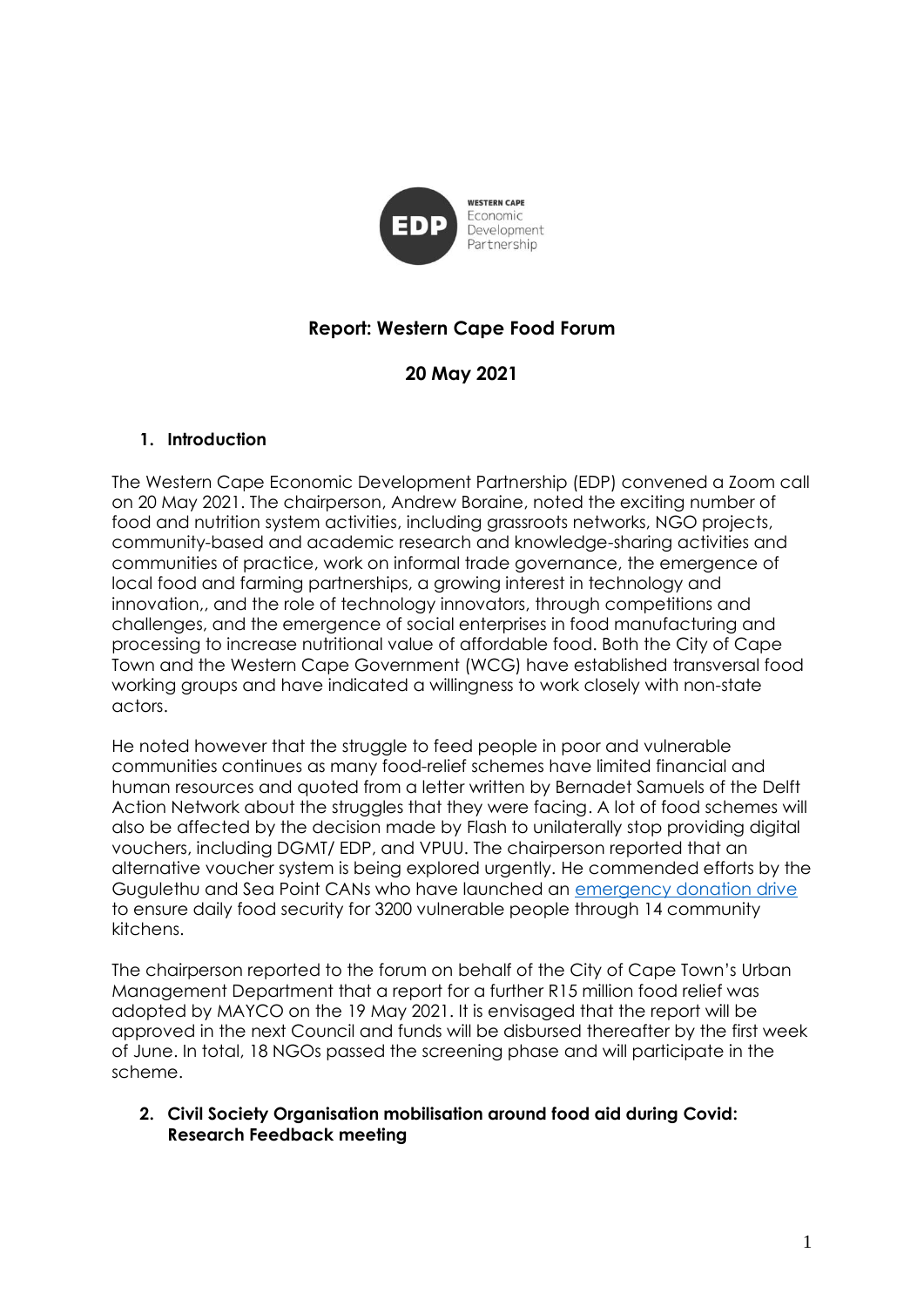The Centre of Excellence in Food Security conducted research on the role of civil society organisations (CSO) in mobilizing around food aid during Covid. Extensive interviews were conducted with various stakeholders, particularly CSOs, as part of the research. On the 11<sup>th</sup> of May, the Centre of excellence in Food Security convened a feedback meeting with CSOs. Camilla Adelle presented to the Forum a summary of the draft research findings, recommendations, and as well as key points that emerged from the discussion held on the 11<sup>th</sup> of May, see attached presentation by Camilla Adelle. She added that the findings are well known in the CSO community and that the report aims to build towards a body of knowledge that drives change that supports and highlights the role played by CSOs.

Camilla reported to the Forum that a key theme emerging is around the need to building better relationships with government. Many CSOs felt that they were left 'holding the line' with little or no contact with government. There is also a perception that parts of government do not listen to CSOs. In addition to this challenge, red tape was identified as a huge barrier for CSOs trying to access government funding. The relationship between CSOs and government is not uniform. In dealing with government and the red-tape, the report found that some larger CSOs have good relationships with parts of government.

Recommendations from the report include the need for all spheres of government to acknowledge the important role that CSOs play in providing emergency food aid. In addition, the report recommends the need for investment to prioritize the development and strengthening of social infrastructure in between times of crises (especially in communities). Lastly, that sustained funding is needed to support CSOs to perform their full range of potential functions, not just for service delivery.



*Figure 1: Multiples roles that civil society organisations can play in the food system - see Camilla's presentation attached*

Forum members agreed with the initial findings and recommendations presented. In addition, they provided the following input: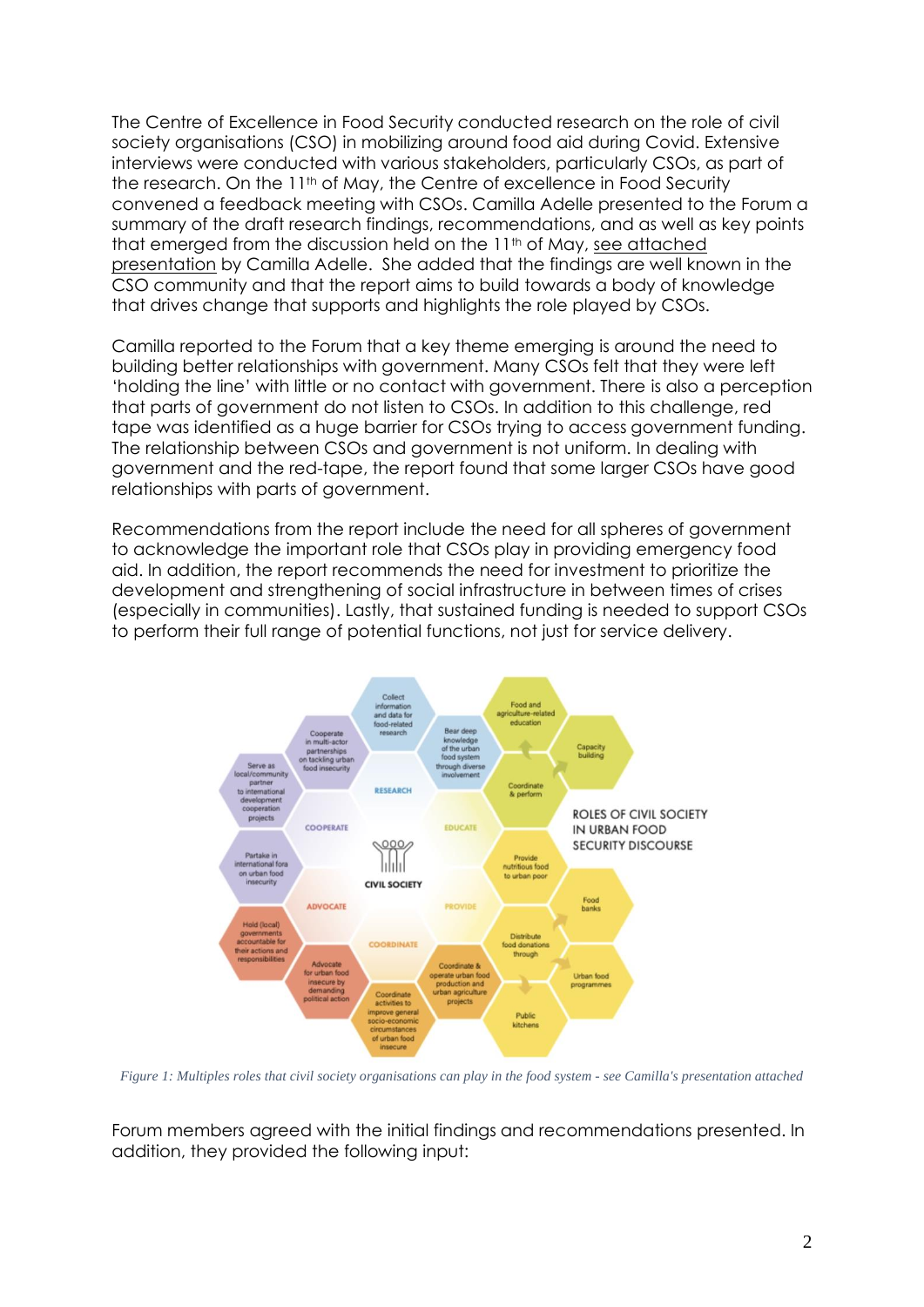- Appreciation for the kind of research that bring to light the role played by CSOs around food aid.
- There is a need raise awareness around the work of CSOs through media and panel discussions to strengthen advocacy and policy change.
- The need for an enabling environment was highlighted as a key factor for Early Childhood Development (ECDs) as well as food relief and the transition to food security.
- Research also helps CSOs feel that others share the same challenges.

It was agreed that the research needed to be taken to the public through media and panel discussions so as to build the awareness to strengthen advocacy and policy change, and that engagements with government should be arranged to discuss the need to create a more enabling and supportive environment.

The final report, once published, will be shared with forum members.

### **3. Agency in South Africa's food systems: A food justice perspective of food security in the Cape Flats and St Helena Bay during the Covid-19 pandemic**

The Centre for Rural Development, Berlin, with local community-based researchers (Weskusmandjie and Cape Town Urban Co-Research Farmer Group) supported by Heinrich Boell Foundation South Africa, Solidaridad Southern Africa, and INKOTA netzwerk e.V., have recently published a report on [Agency in South Africa's food](https://edoc.hu-berlin.de/bitstream/handle/18452/23545/SLE285_Agency_in_South_Africas_food_systems.pdf?sequence=1)  [systems: A food justice perspective of food security in the Cape Flats and St Helena](https://edoc.hu-berlin.de/bitstream/handle/18452/23545/SLE285_Agency_in_South_Africas_food_systems.pdf?sequence=1)  [Bay during the Covid-19 pandemic.](https://edoc.hu-berlin.de/bitstream/handle/18452/23545/SLE285_Agency_in_South_Africas_food_systems.pdf?sequence=1) Nomonde Buthelezi, research coordinator of the project, provided a high-level summary of the research and well as key areas to inform next steps.



Nomonde reported that data was collected through surveys with community members of the Cape Flats and St Helena Bay. The data collection was conducted at start of lock down, a period where there was a great deal of frustration around food aid and lack of support from government. Key findings of the research indicate that: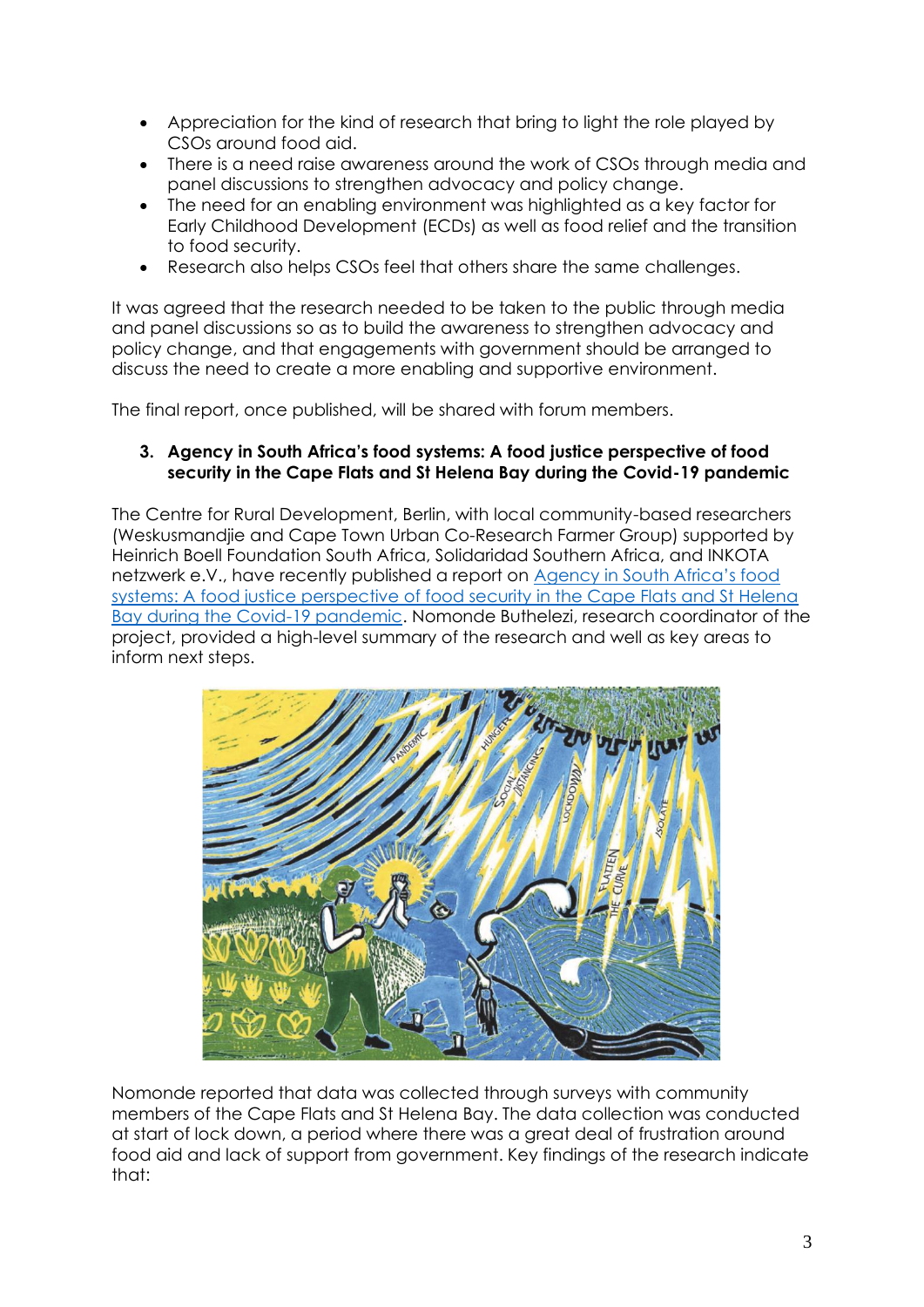- Hunger is associated with shame and can be easily hidden.
- This leads to limited understanding of food insecurity, particularly the depth to which lit affects communities.
- Because food hunger is often hidden, required advocacy efforts are limited as there is a lack of awareness and supporting evidence as compared to HIV& AIDS and gender-based violence.
- A great deal of food insecurity awareness is required to bring associated challenges to light.

Nomonde added that the next phase of the project aims at focussing on community kitchens, commonly known as 'soup' kitchens. The goal is to rethink the concept of community kitchen models and to integrate with other issues faced by communities. Currently, community gardens are the central places for connecting. This would see community kitchens as central places and not just a food distribution space. Organised dialogues could potential be part of the community kitchen's agenda.

Nomonde highlighted that there is indeed an urgent need for community-led dialogues on food insecurity. Although Covid-19 resulted in the emergence of food dialogues, the voice of those directly affected counties to be missing. A consequence of this dynamic is the disconnection between the data and the reality/understanding of those affected by food insecurity. She added that government is not able to reach sufficient people at community level.

Feedback from the Forum:

- The chairperson opened the floor by noting that the findings of this report are similar to Camilla's report- doing development differently. He added that there is a need to draw a direct connect between the two reports.
- Forum members noted that they share Nomonde's concerns on the lack of representation in food dialogues/ discussions.
- Forums are not accessible for the very people that experience the problem that people in the room seek to address.
- Forum members such as the Food Governance Community of Practice welcomed the initiative to take these discussions into communities. Noting that it is important to also feed in these community level discussions with the wider forums and vice versa.
- One of the roles of CSOs is to connect government and others to civil society. It is crucial that CSOs are represented and vocal in all of these discussion forums.
- There's also the issue of building relationships between food aid providers/NGOs and communities. Research conducted by Haidee Swanby and colleagues related to human dignity in Covid shows that there is a wish to move from charity to solidarity and a recognition of structural injustice power imbalances.

Nomonde also took the opportunity to report on the challenges she faces in benefiting for urban agriculture vouchers. As an organic food grower, she indicated that the voucher is limiting in terms of what products can be purchased and is not inclusive of the needs of organic producers.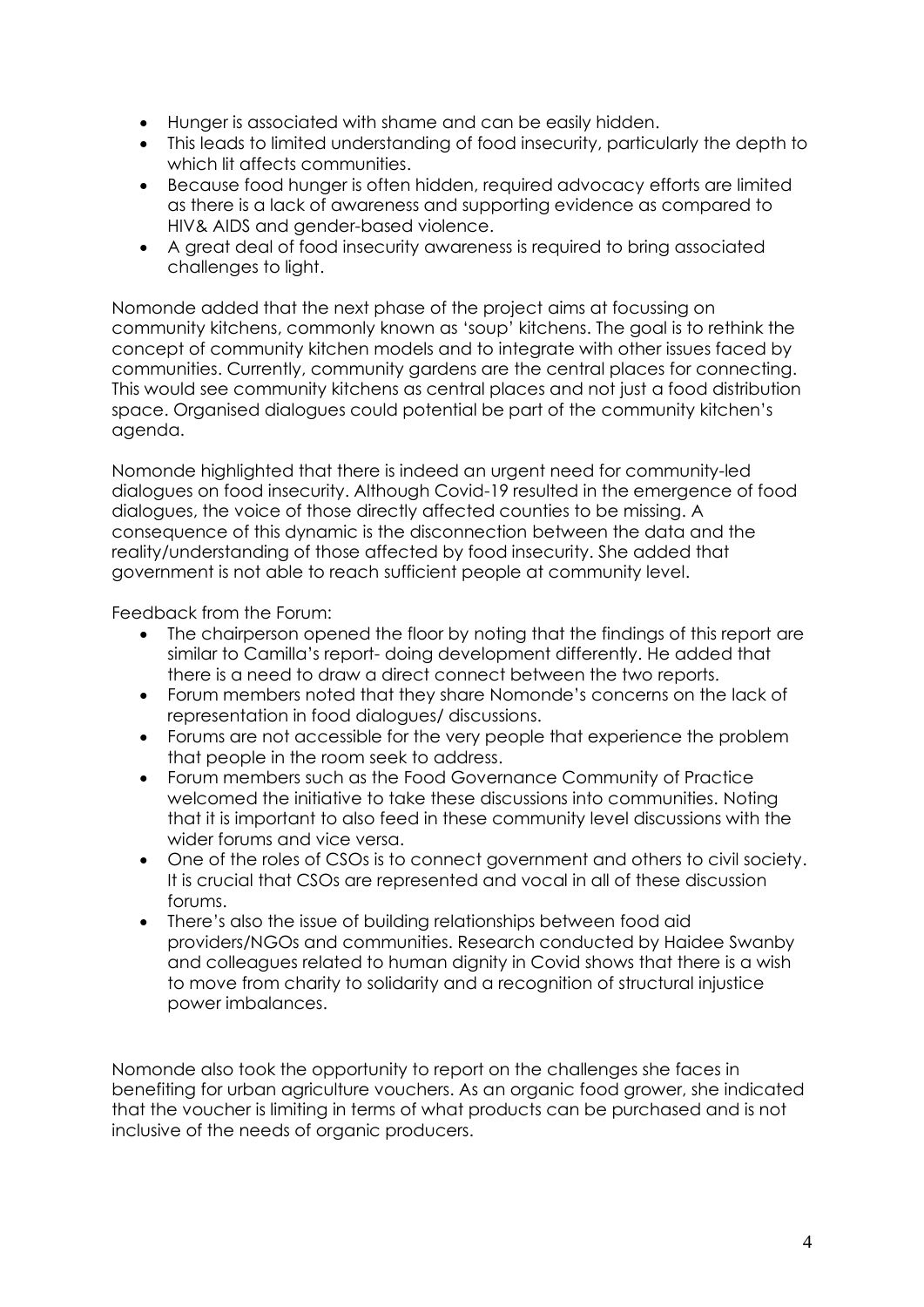In responding to Nomonde's point, Dr. Sebopetsa Mogale, who is the Head of Western Cape Agriculture, asked Nomonde to contact him at [mogales@elsenburg.com](mailto:mogales@elsenburg.com) so as to follow-up on the matter. He also indicated the voucher project is driven by national government and that it is possible to connect Nomonde to the right colleagues driving the project at national level.

### **4. WCG Nourish to Flourish (N2F) Programme: Strengthening local food systems - Tristan Görgens, Department of the Premier**

The chairperson, who also plays a role in supporting the coordination of the WCG N2F Programme, provided an update on the direction pf the programme. He reported that the N2F part of WCG Wellbeing Cluster approach:

- Has a strong foundation: Early Childhood Centres, first 1000 days (life course approach), under 5 acute malnutrition
- Aims to increased wellbeing: After school and youth programmes, education
- Aims to meet basic needs: basic services, shelter, food, GBV shelters
- Aims to building social cohesion: youth and training, sport, community organisations

The N2F food and nutrition systems approach entails the need to identify **systemic drivers** of food insecurity. Systems approach helps everyone see their role in the food and nutrition system, beyond institutional functions and mandates. But, if everything is connected to everything else, the key question often remains around where we start. Systems thinking can be overwhelming and demobilizing and can remain at level of abstraction.

WCG N2F will therefore focus the programme for the first year in three ways:

- N2F focus #1: **Themes**
	- o Improved nutrition in children under five.
	- o Local food and farming ecosystems.
	- o Data, evidence, mapping, research for improved decision-making.
- N2F focus #2: **Areas/ localities (place-based approach).** The sites include metro and non-metro localities. The goal is for government to come to grip with what is going on in the different areas. Initial three areas:
	- o Langa,
	- o Worcester,
	- o Knysna

The goal is to develop food and nutrition systems local governance model that can be replicated more widely. To this end, shared learning will also continue to take place via the Food Forum with all emerging local food and nutrition partnership sites.

• N2F focus #3: **Approach**. Support and enable existing public sector, private sector, CSO, donor and applied research processes and initiatives on the ground. Government does not intend to come in with its own projects but rather is interested on what could be done to improve what is already happened and what lessons could be drawn for the local area.

Feedback from the Forum:

• Dr Sebopetsa Mogale, who is convening the WCG N2F programme added that the approach used will enable government to learn from CSOs in terms of what is working, connect the gaps from government's side, and strengthen the overall food system.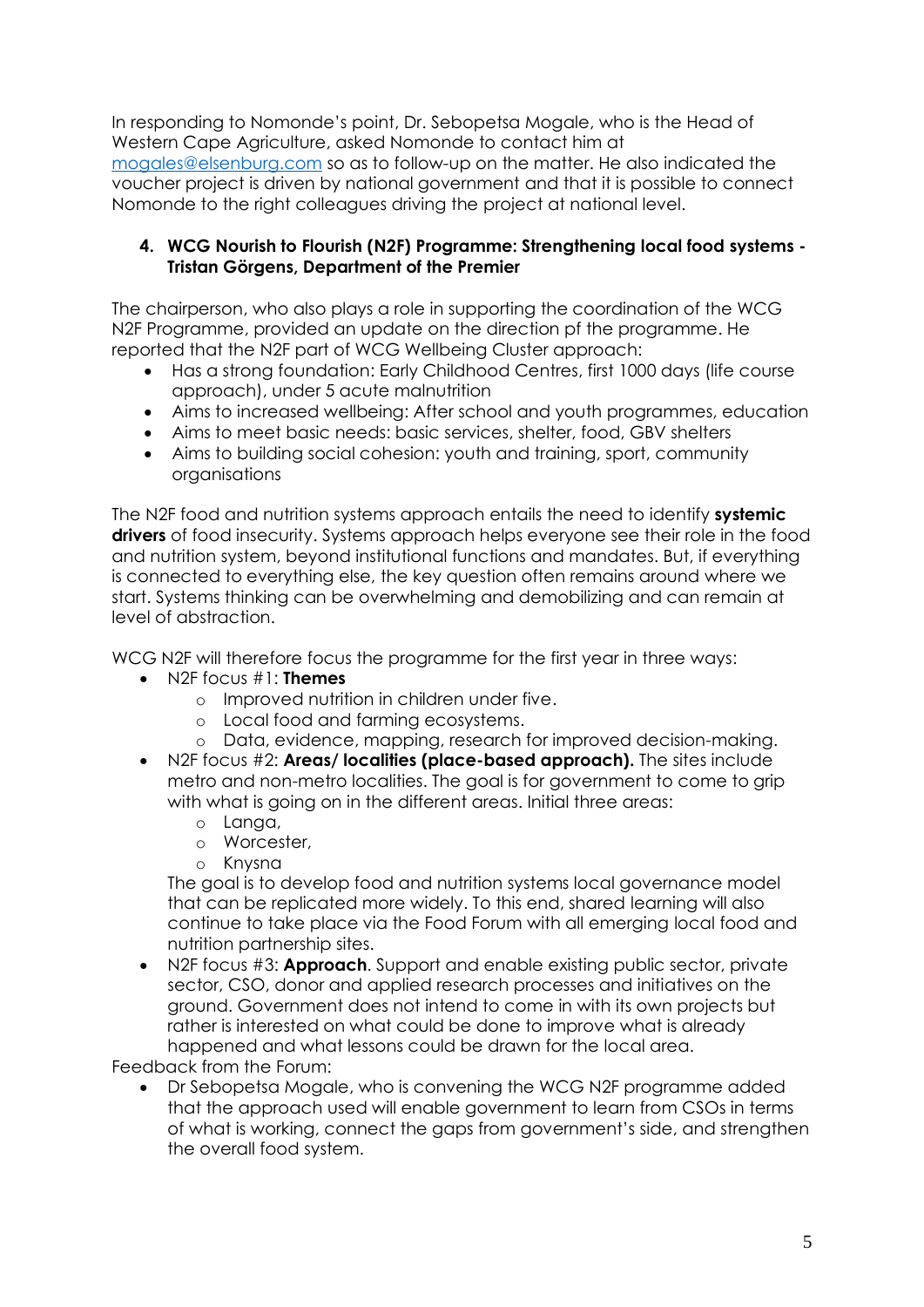- Forum member enquired as to whether the programme will be connecting to the provinces Hotspot teams and how can local initiatives better connect with Hotspot teams in other regions. In response, Dr. Mogale reported that Hotspot structures have been established across the Western Cape Province. The N2F Programme will connect to the existing structures instead of starting from scratch and duplicating processes. Tristan Görgens reported that there has been a re-engagement on the hotspot structure as they are seen to be key for rolling out the vaccination programme.
	- o Action item: Tristan Görgens to share details of the Hotspot structure and contact details of coordinators with the forum members.

## **5. Update from Food Forum Working Groups**

## a. **Enabling urban agriculture working group**

Erica Inches, on behalf of the enabling agriculture working group provided feedback on the group's recent activities around the composting week. She reported that during the composting week, the following activities took place:

- Cape Town Together Food Growers Initiative (CTTFGI) https://drive.google.com/file/d/1u\_21ynNWPJhTVNBBLYCeedalbBL6WDwc [/view?usp=sharing](https://drive.google.com/file/d/1u_21ynNWPJhTVNBBLYCeedqIbBL6WDwc/view?usp=sharing)
- CTT Food Grower's Initiative presents the COMPOSTING SERIES:
	- o Composting on a Zero Budget Intro: [https://youtu.be/d6jBJ\\_EC390](https://youtu.be/d6jBJ_EC390)
	- o "Speed dating" Cape Town's Solutions: <https://youtu.be/f6kTyH1az0g>
	- o Vermicomposting: <https://youtu.be/19Hn7LR0JWc>
	- o Aerated Static Pile Composting: <https://youtu.be/yGgQ-AFY9lU>
	- o Best Practices for community composting: <https://youtu.be/uvXy5qCNgjs>

She concluded by noting that there are great initiatives happening within the civil society community and that it is important to keep it local and regenerate waste. Lastly, she announced that the next event for the working group will be on 5 June.

### Comments from the Forum:

Members thanked Erica for proving an update and congratulated the team on their activities.

## b. **Data working group**

Claire McGuinness provided a report back on behalf of the data working group. She informed the Forum that the data group met initially in the previous week. This was an introductory meeting to launch the working group. Going forward, the group noted that there is a need to identify more people interested in the data component and to make connections to the work that has already been done. Claire announced to the Forum that there will be a follow-up meeting in the following next and opened up the invitation for interested Forum members. In closing, she highlighted the important role played by the availability of the correct data in improving the food systems.

Comments for the Forum:

• The chairperson indicated to Claire that he would connect this working group to the CoCT data team.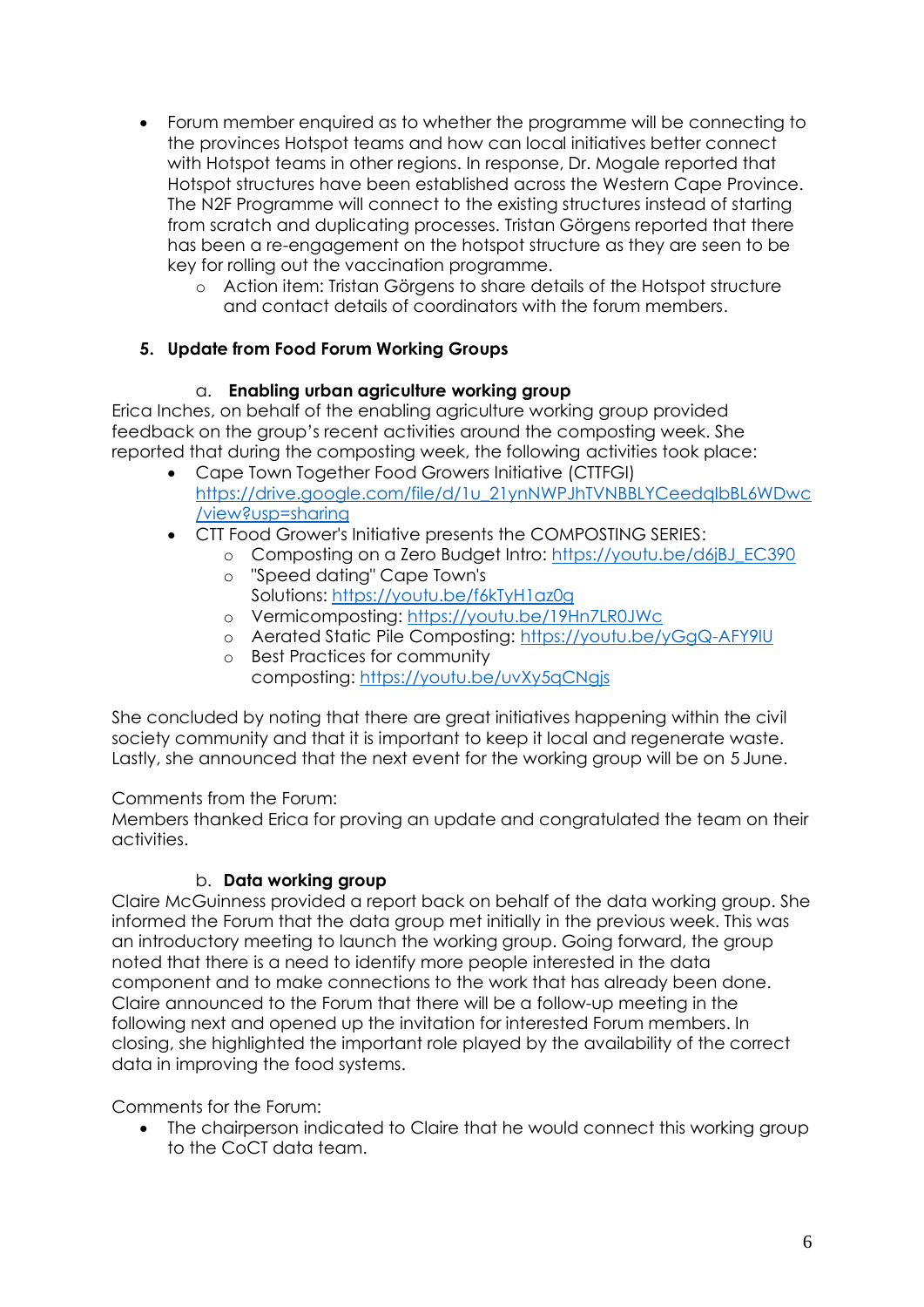- Florian from the Centre of Excellence in Food reported that the WC social development is also working on vulnerability indices and mapping.
- There are a number of existing data projects, such as the Helderberg data mapping group, which the team needs to link with.

*c. Quarterly Strategic planning for working groups* Amanda Gcanga reported that the EDP will be carrying out a quarterly strategic planning session with the working groups. This forms part of the support that the EDP is proving to the Forum's working group. The purpose of these engagements to review what is going well and what can be adapted. Amanda announced the session will take place on the **13th of July**. Further details will be communicated closer to the event.

## **6. Information updates and knowledge sharing**

- a. **Informal food trade** (important part of the food value chain)
	- Florian Kroll, from the Western Cape Food Governance Community of Practice (CoP), provided feedback on the City of Cape Town: Food Traders and Food Security workshop, held on 6 May. He noted that informal trade and food relief is not a separate issue, and that CSOs should not only be engaged during the crisis. A report of the event will be made available in the CoP reports and will presented at the Forum for a more in-depth discussion once the report is ready.
	- A link to Florian's presentation, which contains links to a recording of the meeting, all the presentations, and feedback from the breakaway sessions, is available [here.](https://docs.google.com/presentation/d/1Q2rJ8ma5OhKFeDy1dnSJ8CvKtw6meJdds2eV_uHBopg/edit#slide=id.g7b43351761_0_251)

### b. **Calls to action**

- Introduction to [Sharewaste.](https://sharewaste.com/how-it-works) The digital app was created in Australia, and can be used to find, connect, collect, and donate waste. The purpose is described as follows: 'If you're like us, you produce awful lots of organic scraps, e.g., when cooking. Heaps of it, really. Peels, used coffee grounds... Wouldn't it be great if you could turn all that stuff into new soil rather than adding yet another pile to landfill? We think it would. And that's the idea behind ShareWaste. It helps you find someone in your neighbourhood who's willing to accept extra scraps and compost it or feed it to their worms or animals.'
- [Food Waste Innovation Challenge launches in SA.](https://ventureburn.com/2021/05/food-waste-innovation-challenge-launches-in-sa/) Ten entrepreneurs will be selected by the Branson Centre of Entrepreneurship South Africa to take part in a six-month goto-market and investor readiness mentorship programme. Register your interest [here.](https://www.bransoncentre.co.za/food-waste?utm_campaign=861cce69-d326-41fc-ad95-e533c8c35bbf&utm_source=so&utm_medium=mail&cid=704c0a58-d36d-404e-ab2e-16438902e441)
- Daniele Diliberto from the Ladles of Love reported on the [Realise a Dream competition](https://youtu.be/B6BFovMO4_U) for young food-producing entrepreneurs. Ladles of Love has launched the Realise A Dream (RAD) competition for young food-producing entrepreneurs. Three lucky winners will receive assistance to jump start their new or existing businesses! Training, business support and capital equipment will be invested to help them